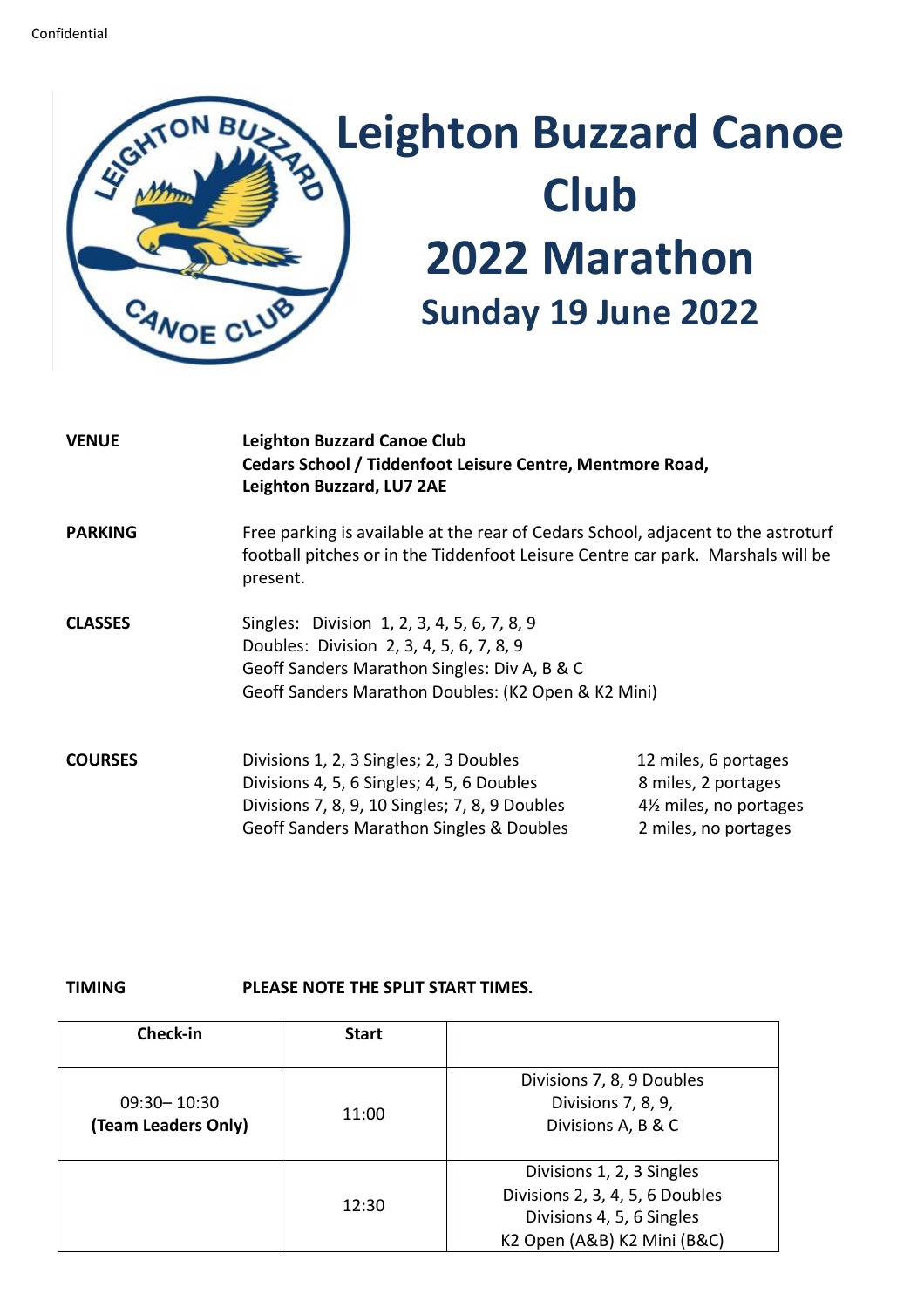| <b>NUMBERS</b>          | Pre-printed number boards will be supplied at check-in on the day. Team leaders<br>are to collect their race numbers from their designated box.                                                                                                                                                                                                                               |                                                                                  |  |
|-------------------------|-------------------------------------------------------------------------------------------------------------------------------------------------------------------------------------------------------------------------------------------------------------------------------------------------------------------------------------------------------------------------------|----------------------------------------------------------------------------------|--|
| <b>RULES</b>            | Races will be held in accordance with British Canoeing Marathon Committee<br>Rules. Approved buoyancy aids must be worn by all paddlers ranked in Divisions<br>7, 8, 9 irrespective of the race in which they are entered and also by all<br>participants in Divisions A, B & C. It is recommended that all under 16 paddlers<br>in divisions 1 to 6 also wear buoyancy aids. |                                                                                  |  |
| <b>RACE BRIEFING</b>    | 1030 for Div 7,8,9,A,B,C.<br>1200 for Div 1,2,3,4,5,6 followed by mini K2                                                                                                                                                                                                                                                                                                     |                                                                                  |  |
| <b>WEBSITE</b>          | Updates and information will be published on the LBCC website www.lbcc.org.uk                                                                                                                                                                                                                                                                                                 |                                                                                  |  |
| <b>AWARDS</b>           | Prize giving will take place as soon as the results have been collated.                                                                                                                                                                                                                                                                                                       |                                                                                  |  |
| <b>RESULTS</b>          | Results will be published on the LBCC website.                                                                                                                                                                                                                                                                                                                                |                                                                                  |  |
| <b>FEES</b>             | Division 1 to 10 Singles and Doubles:<br><b>Geoff Sanders Marathon:</b><br><b>Geoff Sanders K2 Race:</b>                                                                                                                                                                                                                                                                      | Seniors: £10.00 per seat<br>Juniors: £9.00 per seat<br>£3.00 per seat<br>£ FREE  |  |
| <b>Geoff Sanders K2</b> | The Geoff Sanders K2 Race is an optional extra FREE race for Division A,B & C<br>paddlers. K2 Open (highest combines ranking of A & B). K2 Mini (highest<br>combined ranking of B & C)                                                                                                                                                                                        |                                                                                  |  |
| <b>CLUB COLOURS</b>     | Club colours must be worn in all races. Paddlers that do not visibly wear their<br>club colours will not earn their club Hasler points.                                                                                                                                                                                                                                       |                                                                                  |  |
| <b>REFRESHMENTS</b>     | Hot food, cakes and drinks will be available all day. Paddlers' food will also be<br>available.                                                                                                                                                                                                                                                                               |                                                                                  |  |
| <b>PARTICIPATION</b>    | Canoeing and Kayaking are "Assumed risk water contact sports" that may carry<br>attendant risks. Participants should be aware of and accept these risks and be<br>responsible for their own actions and involvement.                                                                                                                                                          |                                                                                  |  |
| <b>WEIL'S DISEASE</b>   | We would like to bring to the attention of all participants of the event the<br>dangers of water-borne diseases particularly Weil's Disease.                                                                                                                                                                                                                                  |                                                                                  |  |
|                         | Unlike tap water, the water in canals, rivers and reservoirs is untreated and<br>illness (including the much publicised but rare condition Weil's Disease) is<br>extremely small, sensible precautions should be taken as follows:                                                                                                                                            | micro-organisms are naturally present. However, although the risk of contracting |  |